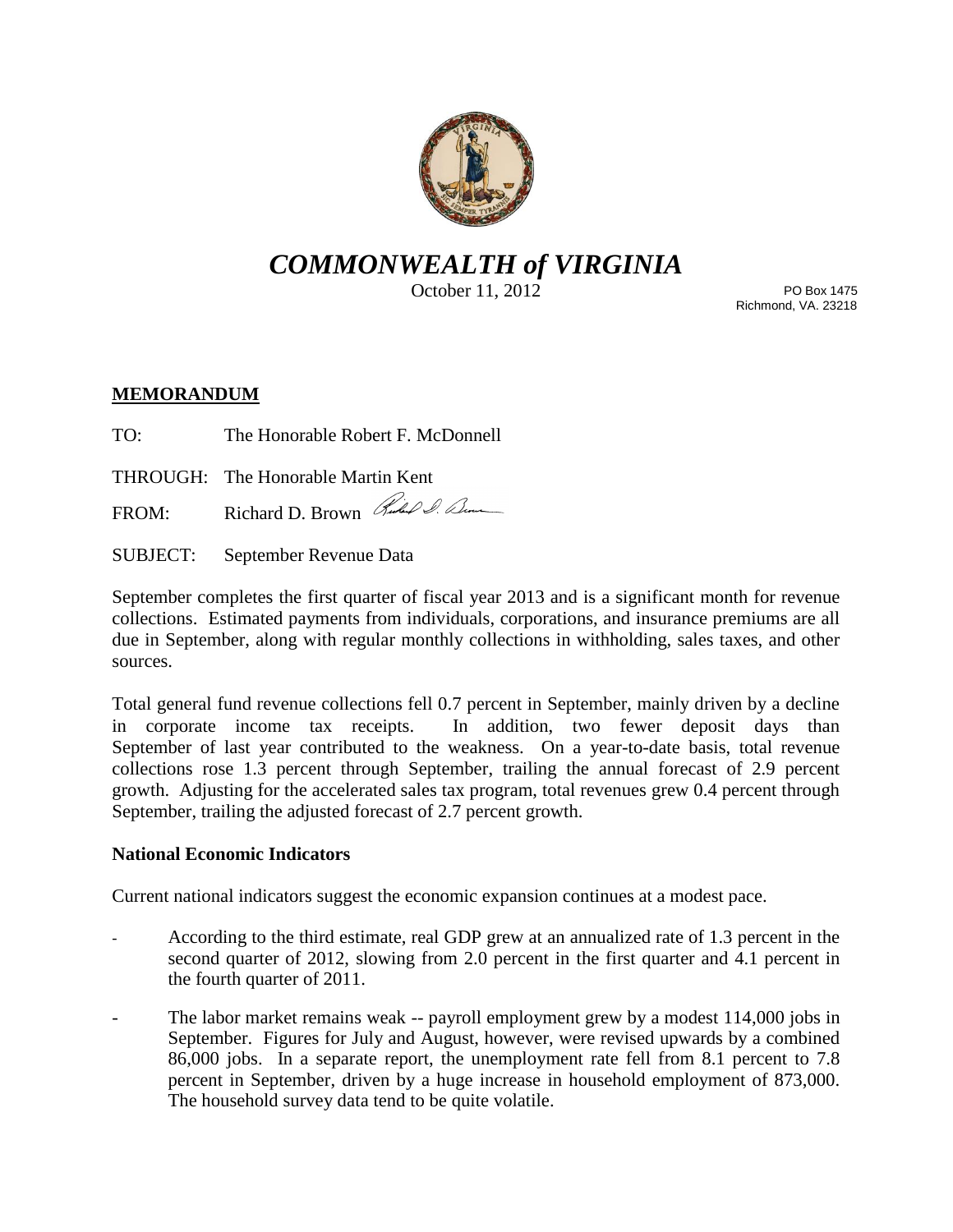- Initial claims for unemployment rose by 4,000 to 367,000 during the week ending September 29. The four-week moving average was unchanged at 375,000. Over the last few months, claims have been rising and falling, reflecting the uneven recovery in the labor market.
- Following an increase of 0.5 percent in July, the Conference Board's index of leading indicators fell 0.1 percent in August, driven by a decline in consumer expectations and a shorter workweek.
- The Conference Board's index of consumer confidence jumped from 61.3 to 70.3 in September. A substantial increase in the expectations component drove the gain, but the present situation component also improved.
- Although the manufacturing sector remains weak, the Institute of Supply Management index rose from 49.6 to 51.5 in September, rising above the expansionary threshold of 50.0 for the first time since May.
- The CPI rose 0.6 percent in August, and stands 1.7 percent above August 2011. This first increase in five months was driven by rising gas prices. Core inflation (excluding food and energy prices) rose 0.1 percent in August, and has increased 1.9 percent from August 2011.
- The Federal Reserve announced at its September meeting that it will keep the federal funds target rate at 0.0 to 0.25 percent and will launch a third round of quantitative easing.

### **Virginia Economy**

In Virginia, employment rose 1.3 percent in August from August of last year. (Employment growth was overstated due to a Bureau of Labor Statistics procedural change in the reporting sample for private education.) Northern Virginia posted growth of 2.5 percent; Hampton Roads grew 0.3 percent; and Richmond-Petersburg rose 1.5 percent. The unemployment rate in the Commonwealth fell 0.3 percentage point to 5.8 percent in August and was 0.7 percentage point below the August 2011 rate.

The Virginia Leading Index was unchanged in August after rising 0.3 percent in July. All components, except initial claims and future employment, declined. The Leading Index contracted in six of the eleven major metro areas in the Commonwealth in August, while the indexes for Lynchburg, Danville, and Harrisonburg improved, and the indexes in Richmond and Hampton Roads were unchanged.

### **September Revenue Collections**

Total general fund revenue collections fell 0.7 percent in September, mainly driven by a decline in corporate income tax receipts. On a year-to-date basis, total revenue collections rose 1.3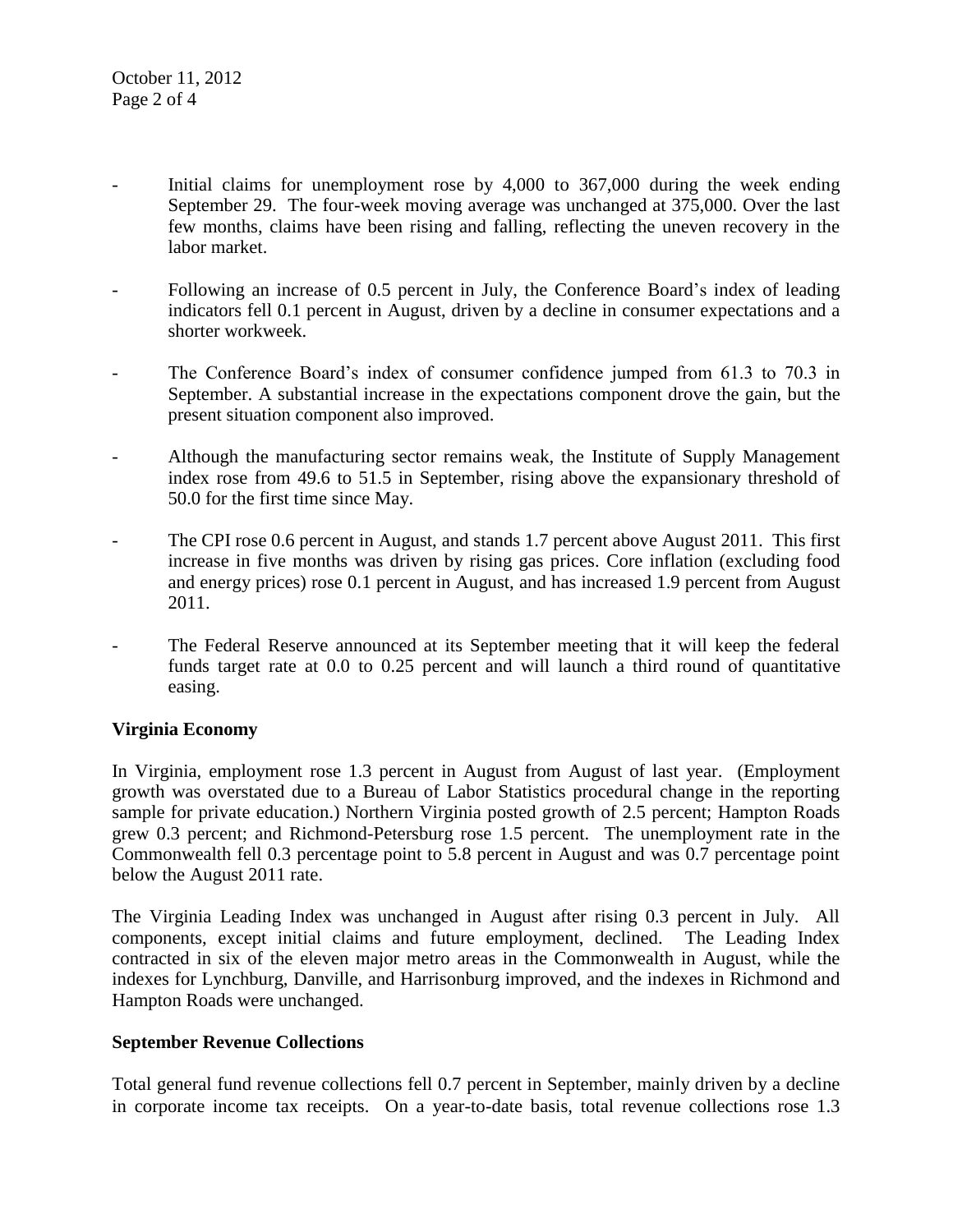October 11, 2012 Page 3 of 4

percent through September, trailing the annual forecast of 2.9 percent growth. Adjusting for the accelerated sales tax program, total revenues grew 0.4 percent through September, trailing the adjusted forecast of 2.7 percent growth.

*Net Individual Income Tax (67% of general fund revenues)*: Through September, collections of net individual income tax rose 0.2 percent from the same period last year, trailing the annual estimate of 2.8 percent growth. Performance in each component of individual income tax is as follows:

*Individual Income Tax Withholding (64% of general fund revenues)*: Collections of payroll withholding taxes rose 0.5 percent in September with two fewer deposit days than September of 2011 dampening growth. Year-to-date, withholding collections fell 0.7 percent compared with the same period last year, trailing the projected annual growth rate of 3.5 percent. October will have two additional deposit days and provide a more balanced picture of revenue growth in payroll withholding.

*Individual Income Tax Nonwithholding (15% of general fund revenues)*: September is a significant month for collections in this source since the first estimated payment for fiscal year 2013 is due. Collections rose 5.1 percent in September from September of last year. Collections for the fiscal year were \$362.4 million compared with \$348.0 million in the first quarter of last year, rising by 4.1 percent and ahead of the annual estimate of 3.6 percent growth.

*Individual Income Tax Refunds*: Through September, the Department of Taxation has issued \$98.2 million in refunds compared with \$105.7 million last year. Year to date, refunds have fallen 7.1 percent, lagging the annual estimate of 7.8 percent growth.

*Sales Tax (20% of general fund revenues)*: Collections of sales and use taxes, reflecting August sales, rose 3.6 percent in September. On a year-to-date basis, collections have risen 10.4 percent, compared with the annual estimate of 2.8 percent growth. The strong year-to-date growth is due to the partial repeal of the accelerated sales tax program. Adjusting for this legislation, sales tax collections have grown by 4.2 percent year-to-date, ahead of the economic-base forecast of 1.7 percent growth.

*Corporate Income Tax (5% of general fund revenues)*: As with nonwithholding, September is a significant month in corporate income tax collections since the first estimated payment for the fiscal year is due. Collections in corporate income tax fell 17.7 percent in September, mainly due to a weakness in payments from large corporations. Through September, collections in this source have fallen 11.8 percent from the same period last year, lagging the estimate of a 3.0 percent increase.

*Wills, Suits, Deeds, Contracts (2% of general fund revenues)*: Collections of wills, suits, deeds, and contracts – mainly recordation tax collections – were \$26.9 million in September, compared with \$26.7 million in September of last year, a 0.9 percent increase. This is the first time in eight months that growth has fallen below double-digit rates. On a year-to-date basis, collections are up 14.9 percent, ahead of the annual forecast of 0.3 percent growth.